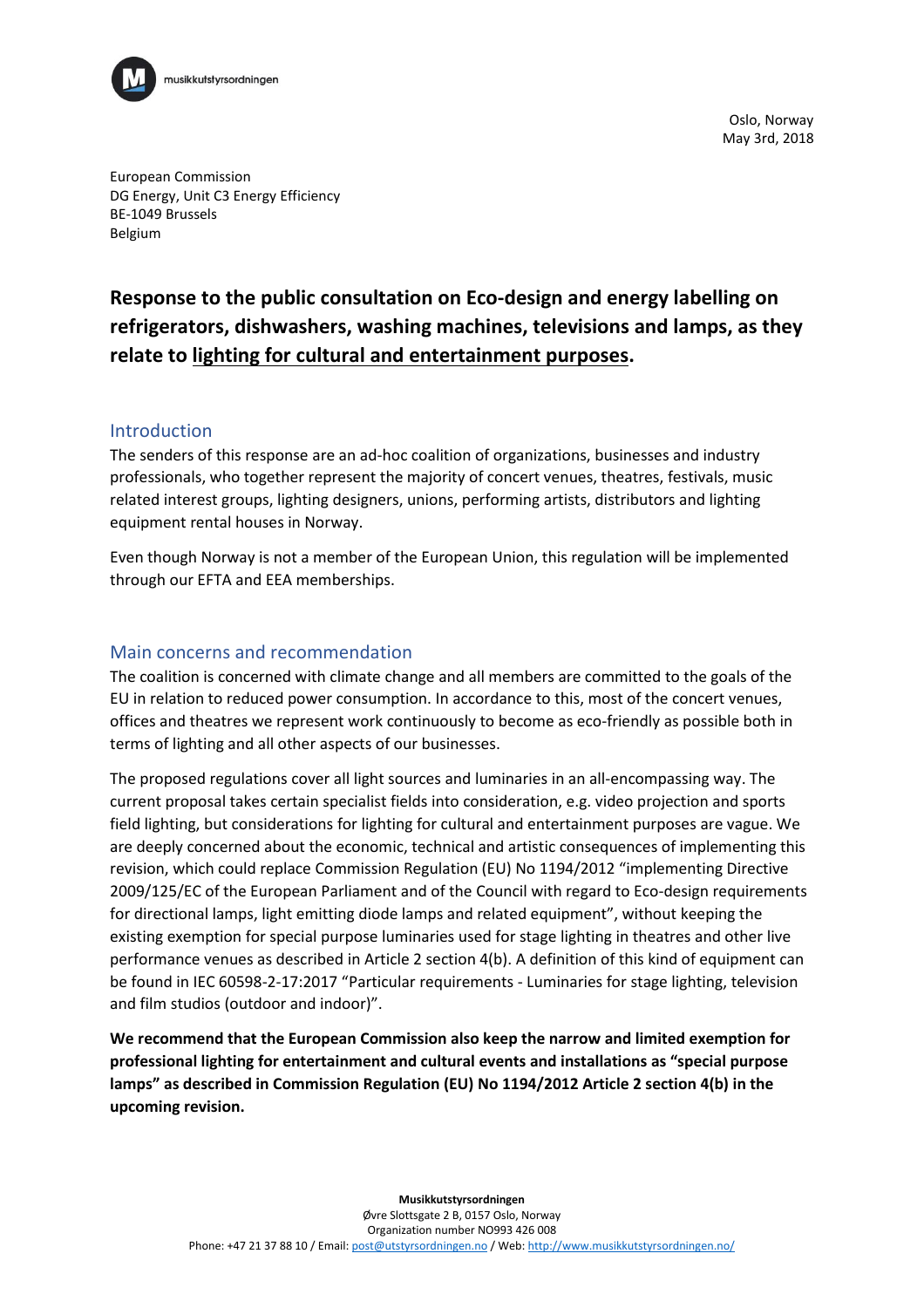

musikkutstyrsordningen

# Specific topics concerning our industry

While we find the general scope and ambition of the proposed regulations laudable, as reducing energy consumption must be a top priority for years to come, the proposed regulations contain several specific, technical and artistic topics concerning our industry.

1. The new A-G energy marking proposal with a minimum energy efficiency of 85 lumens per Watt includes in its scope a broad range of luminaries, excluding only luminaries with a luminous flux of less than 60 and more than 82000 lumens. The intent seems to be to automatically exclude high power lights used in sports fields and arenas, with the erroneous assumption that this will also include luminaries commonly used in lighting for cultural and entertainment purposes. The proposed regulations makes exceptions for video projector lamps inside the specified scope, and a similar exception is needed for lighting for cultural and entertainment purposes.

As an example, a commonly used and popular luminary for cultural and entertainment purposes is the ETC Source Four. With a 230V 575W halogen source, the luminary produces about 7500 lumens, which equates to about 13 lumens per watt. This is far outside the scope of the proposed regulations. Even the HPL source itself without optics and lamp housing would only render about 20 lumens per watt. [\(https://www.etcconnect.com/Products/Lighting-](https://www.etcconnect.com/Products/Lighting-Fixtures/Source-Four/Source-Four-CE/Documentation.aspx)[Fixtures/Source-Four/Source-Four-CE/Documentation.aspx\)](https://www.etcconnect.com/Products/Lighting-Fixtures/Source-Four/Source-Four-CE/Documentation.aspx)

The same problem can also be found in the very latest LED sources. The brand new Martin Mac Encore CLD measures at 11600 lumens. At 230V and 580W this is about 20 lumens per watt, the same as the halogen sourced ETC Source Four. [\(http://www.martin.com/en-us/support/product](http://www.martin.com/en-us/support/product-details/mac-encore-wash-cld)[details/mac-encore-wash-cld\)](http://www.martin.com/en-us/support/product-details/mac-encore-wash-cld)

The technology to build readily available luminaries of the same price, quality and reliability needed by the culture and entertainment industry in order to operate within the scope of the A-G marking system does not exist in any current form known to this industry.

- 2. The proposed regulations do not consider the use of additive colour mixing, a tool commonly used in the culture and entertainment sector. The definitions used in the proposal concerns white light, and certainly represent improvements to what is defined as white light. However, for any other colour than white, additive RGB (multicoloured) light is far more efficient, yet the current proposal would outlaw any such RGB source. Subtractive colour mixing, that employs filters in front of white light, is far less efficient than additive colour mixing, yet the proposed regulations will allow this while banning the more efficient alternative. The culture and entertainment industry requires both these tools at its disposal, and sufficient exemptions must be made for this technology.
- 3. The regulations propose a limit on stand-by power to 500mW. In a simple household or retail store appliance this is achievable. In luminaries used by the culture and entertainment sector, this is highly unlikely to be possible. The luminaries in question need to remain powered on in order to continuously listen to updated control data (this is how large artistic lighting installations are controlled), as well as powering a myriad of other functions besides the light source itself, such as position, patterns & shapes and the onboard control computer required for smooth and reliable operation of modern luminaries for cultural and entertainment purposes.

In addition to these specific technical concerns, two more principal considerations should be taken in to account.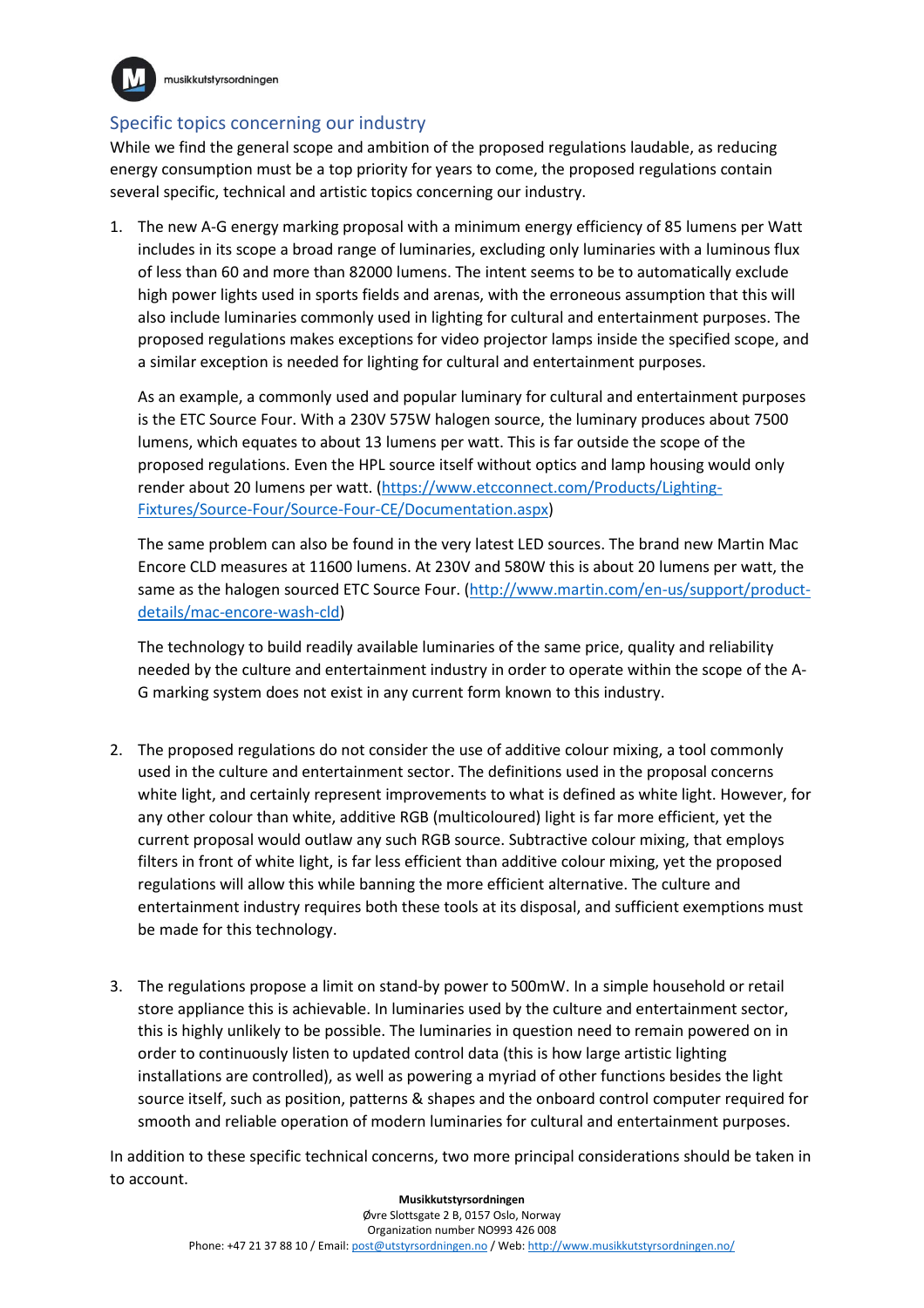

4. Stage lighting represents a relatively small proportion of the total energy consumption in cultural and entertainment venues. Studies have shown that, due to the nature of how stage lighting is used in these venues, the power consumption for stage lighting is in the range of  $5 - 10\%$  of the venues total power consumption. Consequently, costly changes to the current range of equipment found in cultural and entertainment venues all around Europe will yield a very small saving in total power consumption.

[\(http://www.lightingandsoundamerica.com/reprint/EnvironmentStageLight.pdf\)](http://www.lightingandsoundamerica.com/reprint/EnvironmentStageLight.pdf)

5. Artistic concerns:

a. Variety of artistic expressions. The artistic foundation for lighting design is based on different light sources that render different quality of light, which opens up for a variety of artistic expressions. Limiting the variety of light sources available limits the range of artistic expression available to lighting designers.

b. Reproducing historical lighting designs. The art of lighting design has a history that traces the history of theatre from the first stages lit by sunlight, through gaslights and candles, to modern SSL luminaries. Technical development has made most of these luminaries obsolete, but some early luminaries, e.g. low-pressure sodium (a source widely used for street lighting, that limits colour reproduction to create an almost monochrome light) are still used to create unique effects impossible to faithfully recreate with any other luminaries. Legislation that makes it impossible to utilize historical light sources will also make it impossible to accurately recreate historical lighting designs.

## Potential impact on our industry

The proposed regulations will potentially have a devastating impact on the cultural, entertainment, corporate event, exhibition and television lighting industry. Events such as the Eurovision Song Contest and similar shows would be impossible to pull off without violating these new regulations at multiple points.

Clubs, stages, theatres, venues, festivals and outdoor events throughout Europe will suffer, as the costs of upgrading and replacing fully functional equipment will seriously strain the economy of an entire sector as well as creating enormous amounts of technical and electrical waste from, in many cases nearly brand-new, equipment.

It is our understanding and belief that the authors of the Eco-design plan have not intended to harm our industry in this potential way, we are simply collateral damage in a grander process, which intent we fully support.

### Transparency notice

This document is written by lighting designer Hans Peter Jenssen (an employee of Bright Norway) in collaboration with independent lighting designer Kyrre Heldal Karlsen and Musikkutstyrsordningen (the national government funded organization for subsidizing technical equipment to concert venues in Norway).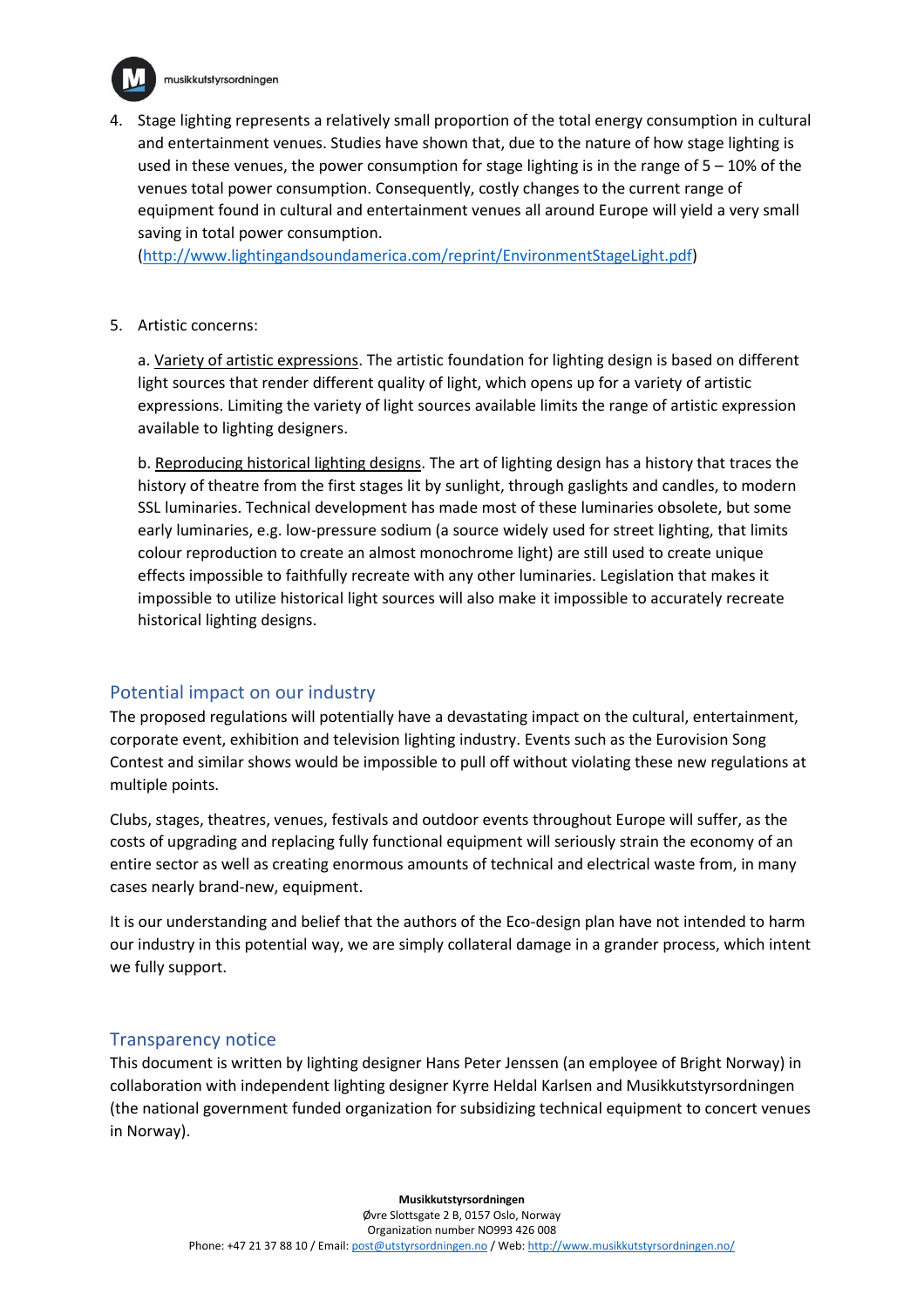

## List of co-signers

These are the main organizations and businesses co-signing this response. Together they represent the majority of the Norwegian live performance field for music, dance and theatre, which will be affected by the proposed regulations. Individual, private co-signers are not included in this list.

**Atendi Scandinavia** – Distributor of lighting equipment with 25 employees in Norway, Sweden and Denmark.

For more information visit <http://atendi.no/>

**BandOrg** – Represent 5.000 musicians and 1.100 bands/artists from all over Norway. For more information visit <http://www.bandorg.no/>

**Bransjeforeningen for sceneteknisk produksjon** – The largest interest group for rental houses in Norway with 25 companies as members, representing 650 employees. For more information visit <http://www.bfsp.no/>

**FolkOrg** – Norwegian National Association for Traditional Music and Dance, representing 4.500 individual members, more than 160 local organizations, 26 folk music clubs and 23 festivals across Norway.

For more information visit [http://folkorg.no/](https://url12.mailanyone.net/v1/?m=1fFZfI-000iWv-3c&i=57e1b682&c=TdtOJ_QQdQn5rkyiJvKBLjP1ufw-OccvXsJ_1L-tMQyVHiBF5xNgrugoeh_YGBCvINv1_PJtX9OYAMCp6q2yQhaNOoFr0NJ3kGHXIquxEnb5PcZq7epm3anxAJvgBS5oJOvtnmsjsIeCGZtfC4_bAg4hlWpvjaIQA3hKhvqmR6YtHp7gyhDda9bKWCA5WEMdLJZEwDy4nHI2yJN1FiEFxQ)

**GramArt** – GramArt is the biggest organization for performing artists in Norway, representing more than 3000 members.

For more information visit <https://www.gramart.no/>

**Lysligaen** – A community of more than 2.000 lighting professionals in Norway. For more information visit <https://www.facebook.com/groups/301954843190805/>

**M12 Gruppen** – Provide lighting designers, consulting services and technical installations to artists, theatres and concert venues. For more information visit <http://www.masikk.no/>

**Music Norway** – Music Norway is funded by the Ministry of Culture and support initiatives that build growth and internationalization to the Norwegian music industry by offering support programs, competence building, facilitation of networking arenas and counselling to the music business. For more information visit <http://musicnorway.no/>

**Musikernes Fellesorganisasjon (MFO)** –MFO is Norway's largest trade union for performing artists and educators. MFO also organize sound- and lighting designers and is a member of the Norwegian Confederation of Trade Unions (LO). MFO has more than 8.600 members. For more info, visit [www.musikerorg.no](https://url12.mailanyone.net/v1/?m=1fFK1C-000j4k-3p&i=57e1b682&c=yu9zb93Z2HPsUx5azPf7mcncOp2rRRhp74Vghvasy2aQrBYlyAnZWYB1QI_ZaI8hcCAFngrusHYuG2H_3SQBsdE9kR1lID0CySob0Ylx5kP5ZhGIHneauO35WnZUzQgiLW1xJj8SHlkJNIdj02_zgd4iGa0KyqYDRpC6lG2cJxgfN4mTHziGw4J6_AfJbcRaNnerL9N-_x2lY8QppyeMtthKIHyTlXJhfUd8u5-N0fs)

**Norske Konsertarrangører** – The largest interest group for concert venues and festivals in Norway with more than 350 organizations as members. For more information visit <https://www.konsertarrangor.no/>